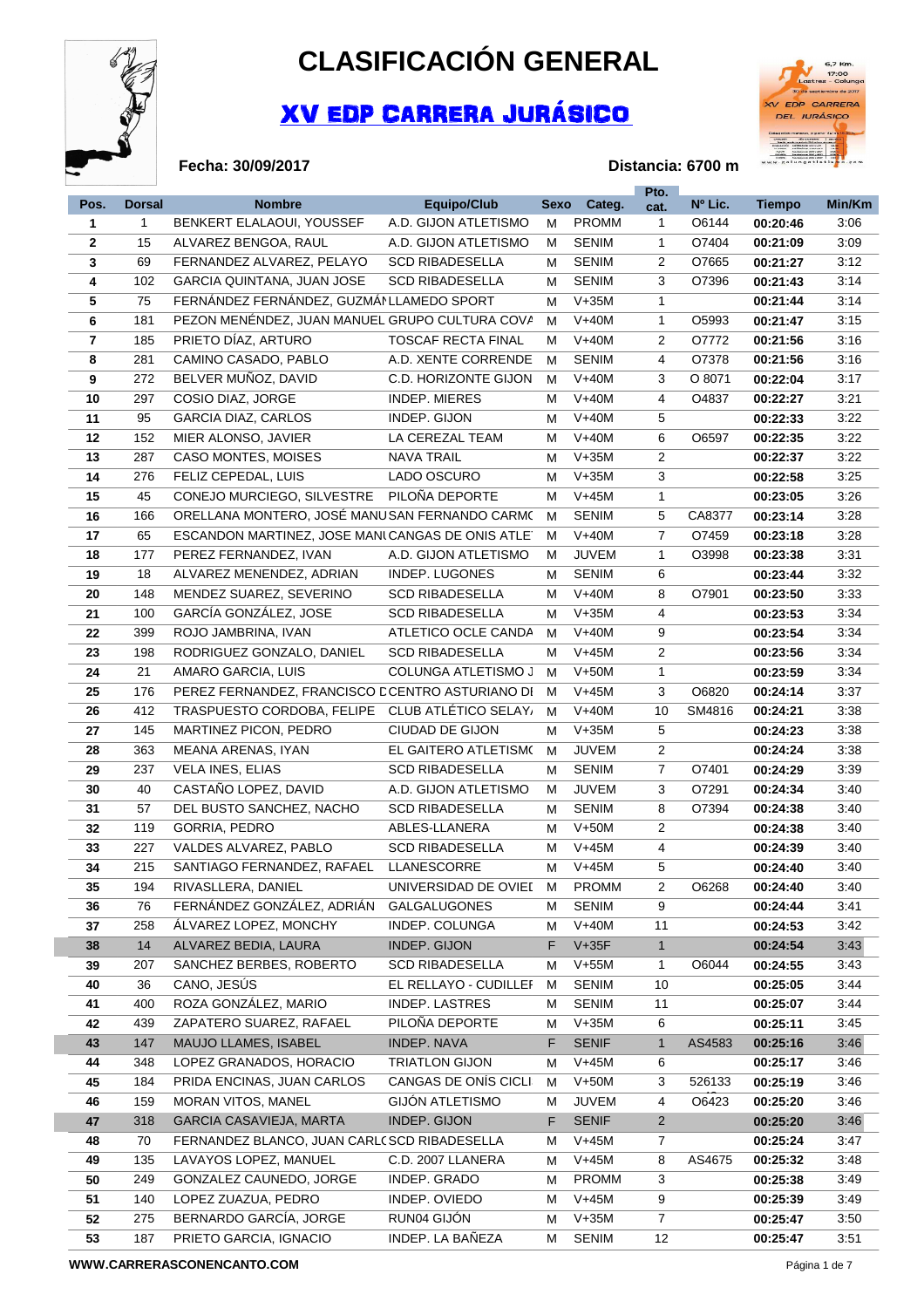|      |               |                                              |                            |    |              | Pto.           |         |               |        |
|------|---------------|----------------------------------------------|----------------------------|----|--------------|----------------|---------|---------------|--------|
| Pos. | <b>Dorsal</b> | <b>Nombre</b>                                | <b>Equipo/Club</b>         |    | Sexo Categ.  | cat.           | Nº Lic. | <b>Tiempo</b> | Min/Km |
| 54   | 87            | FRAGO TORRES, DAVID                          | DC LUANCO                  | M  | $V+35M$      | 8              |         | 00:25:48      | 3:51   |
| 55   | 300           | DE LA VEGA GARCIA, LUIS FRANCI: DE LUANCO    |                            | M  | $V+50M$      | $\overline{4}$ |         | 00:25:49      | 3:51   |
| 56   | 116           | GONZALEZ GUTIERREZ, SUSANA                   | <b>INDEPENDIENTE</b>       | F  | $V+40F$      | $\mathbf{1}$   |         | 00:25:50      | 3:51   |
| 57   | 6             | ALARCON CORTES, JESUS                        | DC LUANCO                  | M  | <b>SENIM</b> | 13             |         | 00:25:52      | 3:51   |
| 58   | 160           | MORENO GARCÍA, EDUARDO                       | <b>INDEP, PRAVIA</b>       |    | <b>SENIM</b> | 14             |         | 00:26:02      | 3:53   |
|      |               |                                              |                            | M  |              |                |         |               |        |
| 59   | 101           | GARCÍA GONZÁLEZ, JOSÉ MIGUEL TRIATLÓN GIJÓN  |                            | м  | $V+45M$      | 10             |         | 00:26:02      | 3:53   |
| 60   | 365           | MENCÍA MENÉNDEZ, MARCOS                      | ATLÉTICO GIJONÉS FUN       | м  | <b>JUVEM</b> | 5              | 7446O   | 00:26:05      | 3:53   |
| 61   | 5             | ALARCON CORTES, DIEGO                        | DC LUANCO                  | M  | <b>SENIM</b> | 15             |         | 00:26:12      | 3:54   |
| 62   | 43            | CIMENTADA GOMEZ, PEDRO                       | SAN JUAN DE DUZ            | M  | $V+40M$      | 12             |         | 00:26:14      | 3:55   |
| 63   | 230           | VALEIRO ORVIZ, DAVID                         | INDEP. GIJON               | M  | $V+35M$      | 9              |         | 00:26:16      | 3:55   |
| 64   | 38            | CARUS IGLESIAS, RICARDO                      | INDEP. GIJON               | м  | $V+40M$      | 13             |         | 00:26:17      | 3:55   |
| 65   | 33            | CAMBIELLA AMANDI, FERNANDO                   | INDEP. VILLAVICIOSA        | M  | $V+50M$      | 5              |         | 00:26:20      | 3:55   |
| 66   | 186           | PRIETO FERNANDEZ, JOSE LUIS                  | C.D. 2007 LLANERA          |    | $V+50M$      | 6              | AS3863  | 00:26:25      | 3:56   |
|      |               |                                              |                            | M  |              |                |         |               |        |
| 67   | 32            | <b>BUSTO GARCIA, DANIEL</b>                  | <b>CARVIA ALTA</b>         | м  | <b>SENIM</b> | 16             |         | 00:26:31      | 3:57   |
| 68   | 164           | NEGUERUELA SUÁREZ, JULIO                     | INDEP. GIJON               | M  | <b>SENIM</b> | 17             |         | 00:26:34      | 3:57   |
| 69   | 23            | AVIN PIÑEIRO, RUBEN                          | <b>SCD RIBADESELLA</b>     | M  | $V+35M$      | 10             |         | 00:26:34      | 3:58   |
| 70   | 190           | QUINTANA TAMES, CARLOS                       | LLANESCORRE                | M  | $V+35M$      | 11             |         | 00:26:37      | 3:58   |
| 71   | 96            | <b>GARCIA FERNANDEZ, SILVIA</b>              | <b>SCD RIBADESELLA</b>     | F  | $V+40F$      | $\overline{2}$ | O7900   | 00:26:38      | 3:58   |
| 72   | 113           | GONZALEZ CONDE, MAXI                         | <b>SCD RIBADESELLA</b>     | M  | $V+55M$      | 2              | O6290   | 00:26:40      | 3:58   |
| 73   | 188           | PRIETO NORIEGA, JOSE CARLOS                  | <b>SCD RIBADESELLA</b>     | M  | <b>SENIM</b> | 18             |         | 00:26:50      | 4:00   |
| 74   | 263           | ARBOLEYA PAYO, JULIO CESAR                   | RUN04 GIJÓN                | м  | $V+45M$      | 11             |         | 00:26:53      | 4:00   |
|      |               |                                              |                            |    |              |                |         |               |        |
| 75   | 417           | VILLAR ALVAREZ, EDUARDO                      | LLAMES DE PRIA             | M  | $V+45M$      | 12             |         | 00:26:56      | 4:01   |
| 76   | 191           | RAMAS DIEZ, PEDRO                            | INDEP. VILLAVICIOSA        | M  | $V+40M$      | 14             |         | 00:26:57      | 4:01   |
| 77   | 354           | LUENGOS ASOREY, ÁNGEL MANUE GALGALUGONES     |                            | M  | $V+40M$      | 15             |         | 00:26:58      | 4:01   |
| 78   | 111           | GONZÁLEZ DE CELIS, JOSÉ LUIS                 | <b>CLUB ATLETISMO LEON</b> | м  | $V+40M$      | 16             |         | 00:27:00      | 4:01   |
| 79   | 8             | ALONSO FERNÁNDEZ, TOMÁS                      | INDEP. AVILES              | M  | $V+50M$      | $\overline{7}$ |         | 00:27:01      | 4:01   |
| 80   | 319           | <b>GARCIA GARCIA, ALBERTO</b>                | INDEP. CANDAS              | M  | $V+40M$      | 17             |         | 00:27:02      | 4:02   |
| 81   | 58            | DEL PALACIO LACAMBRA, MIGUEL INDEP. OVIEDO   |                            | M  | $V+40M$      | 18             |         | 00:27:02      | 4:02   |
| 82   | 142           | MARQUES GONZALEZ, CARLOS                     | INDEP. SALINAS             | M  | $V+40M$      | 19             |         | 00:27:04      | 4:02   |
|      |               |                                              |                            |    |              |                |         |               |        |
| 83   | 292           | CIMA PRADO, JUAN JOSE                        | <b>VIELLA - SIERO</b>      | м  | $V+60M$      | $\mathbf{1}$   |         | 00:27:04      | 4:02   |
| 84   | 62            | DÍAZ MARTÍNEZ, SANTIAGO                      | FISIOTERAPIA BARRET(       | М  | $V+65M$      | $\mathbf{1}$   | O8081   | 00:27:09      | 4:03   |
| 85   | 378           | OBAYA MAESTRO, IVAN                          | <b>INDEP. LASTRES</b>      | м  | <b>JUVEM</b> | 6              |         | 00:27:09      | 4:03   |
| 86   | 274           | BENKERT ELALAOUI, ABDELAAZIZ GIJON ATLETISMO |                            | м  | <b>JUNIM</b> | $\mathbf{1}$   | AS3953  | 00:27:11      | 4:03   |
| 87   | 286           | CARRIL DEL RIO, IGNACIO                      | S.C.D ATLETISMO RIBAI      | M  | <b>SENIM</b> | 19             |         | 00:27:12      | 4:03   |
| 88   | 441           | REDONDO ROBLEDO, JOSE MIGUE GM PICU PIENZU   |                            | M  | $V+40M$      | 20             |         | 00:27:12      | 4:03   |
| 89   | 183           | PIRE CALLEJO, ROBERTO                        | <b>SCD RIBADESELLA</b>     | м  | $V+55M$      | 3              | O6045   | 00:27:14      | 4:03   |
| 90   | 141           | LORENZANA GAMEZ, MARTA                       | <b>SCD RIBADESELLA</b>     | F  | <b>SENIF</b> | 3              |         | 00:27:17      | 4:04   |
|      |               |                                              |                            |    |              |                |         |               |        |
| 91   | 220           | SOTRES TARANO, ALVARO                        | LLANESCORRE                | M  | <b>SENIM</b> | 20             |         | 00:27:18      | 4:04   |
| 92   | 332           | <b>GOMEZ REYES, ENCA</b>                     | CARMONA PÁEZ               | F  | $V+45F$      | $\mathbf{1}$   | CA9481  | 00:27:23      | 4:05   |
| 93   | 262           | AMAGUAYA CALI, JUAN ALBERTO                  | INDEP. GIJON               | M  | $V+50M$      | 8              |         | 00:27:24      | 4:05   |
| 94   | 261           | ALVAREZ VILLAR, JOSE MIGUEL                  | COLUNGA ATLETISMO J        | м  | <b>SENIM</b> | 21             |         | 00:27:30      | 4:06   |
| 95   | 48            | COSTOYA VEGA, MARCO ANTONIO SCD RIBADESELLA  |                            | м  | $V+40M$      | 21             |         | 00:27:30      | 4:06   |
| 96   | 31            | BRAÑA FERNANDEZ, EVA MARIA                   | CENTRO ASTURIANO DI        | F  | $V+40F$      | 3              | O6818   | 00:27:33      | 4:06   |
| 97   | 105           | <b>GARCIA VIGON, CANDIDO</b>                 | INDEP. GIJON               | M  | $V+60M$      | $\overline{2}$ |         | 00:27:34      | 4:06   |
| 98   | 312           | FERNÁNDEZ DOMINGUEZ, CARLOS RUN04 GIJÓN      |                            | M  | $V+35M$      | 12             |         | 00:27:42      | 4:08   |
| 99   | 49            | COVIAN NINO, DAVID                           | HUERRES-COLUNGA            | M  | $V+35M$      | 13             |         | 00:27:45      | 4:08   |
|      |               |                                              |                            |    |              |                |         |               |        |
| 100  | 54            | DE DIEGO DOMÍNGUEZ, MARCOS                   | INDEP. VALDEMORO           | м  | <b>SENIM</b> | 22             |         | 00:27:46      | 4:08   |
| 101  | 115           | GONZÁLEZ GIÓN, LAURA                         | <b>GRUPO CULTURAL COV</b>  | F. | <b>SENIF</b> | 4              | 07737   | 00:27:46      | 4:08   |
| 102  | 189           | PRIETO VALLE, EVA                            | INDEP. NOREÑA              | F  | <b>SENIF</b> | 5              |         | 00:27:50      | 4:09   |
| 103  | 401           | ROZA SERRANO, XUAN                           | INDEP. GIJON               | M  | $V+50M$      | 9              |         | 00:27:52      | 4:09   |
| 104  | 285           | CAÑAS LÓPEZ, EDUARDO                         | ATLETAS POPULARES \        | М  | $V+45M$      | 13             |         | 00:28:03      | 4:11   |
| 105  | 303           | DEL BARRIO TORRES, LARA                      | <b>INDEPENDIENTE</b>       | F. | <b>JUNIF</b> | $\mathbf{1}$   |         | 00:28:09      | 4:12   |
| 106  | 77            | FERNÁNDEZ LEÓN, ALEJANDRO                    | <b>INDEPENDIENTE</b>       | М  | <b>SENIM</b> | 23             |         | 00:28:17      | 4:13   |
| 107  | 270           | BALBIN SAN MIGUEL, CATALINA                  | A.D. GIJON ATLETISMO       | F  | <b>SENIF</b> | 6              |         | 00:28:17      | 4:13   |
|      |               |                                              |                            |    |              |                |         |               |        |
| 108  | 121           | GUTIERREZ ALVAREZ, LUISMA                    | <b>SCD RIBADESELLA</b>     | M  | <b>SENIM</b> | 24             |         | 00:28:17      | 4:13   |
| 109  | 264           | ARCE SÁNCHEZ, SERGIO                         | CIUDAD DE GIJÓN            | M  | <b>SENIM</b> | 25             |         | 00:28:18      | 4:13   |
| 110  | 298           | COSTALES ALONSO, ADRIAN                      | COLUNGA ATLETISMO J        | M  | $V+40M$      | 22             |         | 00:28:20      | 4:13   |
| 111  | 366           | MESA VILLABRILLE, FCO. JAVIER                | INDEP. LLANERA             | м  | $V+45M$      | 14             |         | 00:28:22      | 4:14   |
| 112  | 250           | ACEBAL MUNIZ, MATEO                          | <b>INDEP. LASTRES</b>      | M  | <b>SENIM</b> | 26             |         | 00:28:27      | 4:14   |
| 113  | 235           | VEGA MARTIN, ALBA                            | <b>ELI TEAM</b>            | F  | <b>PROMF</b> | $\mathbf{1}$   |         | 00:28:29      | 4:15   |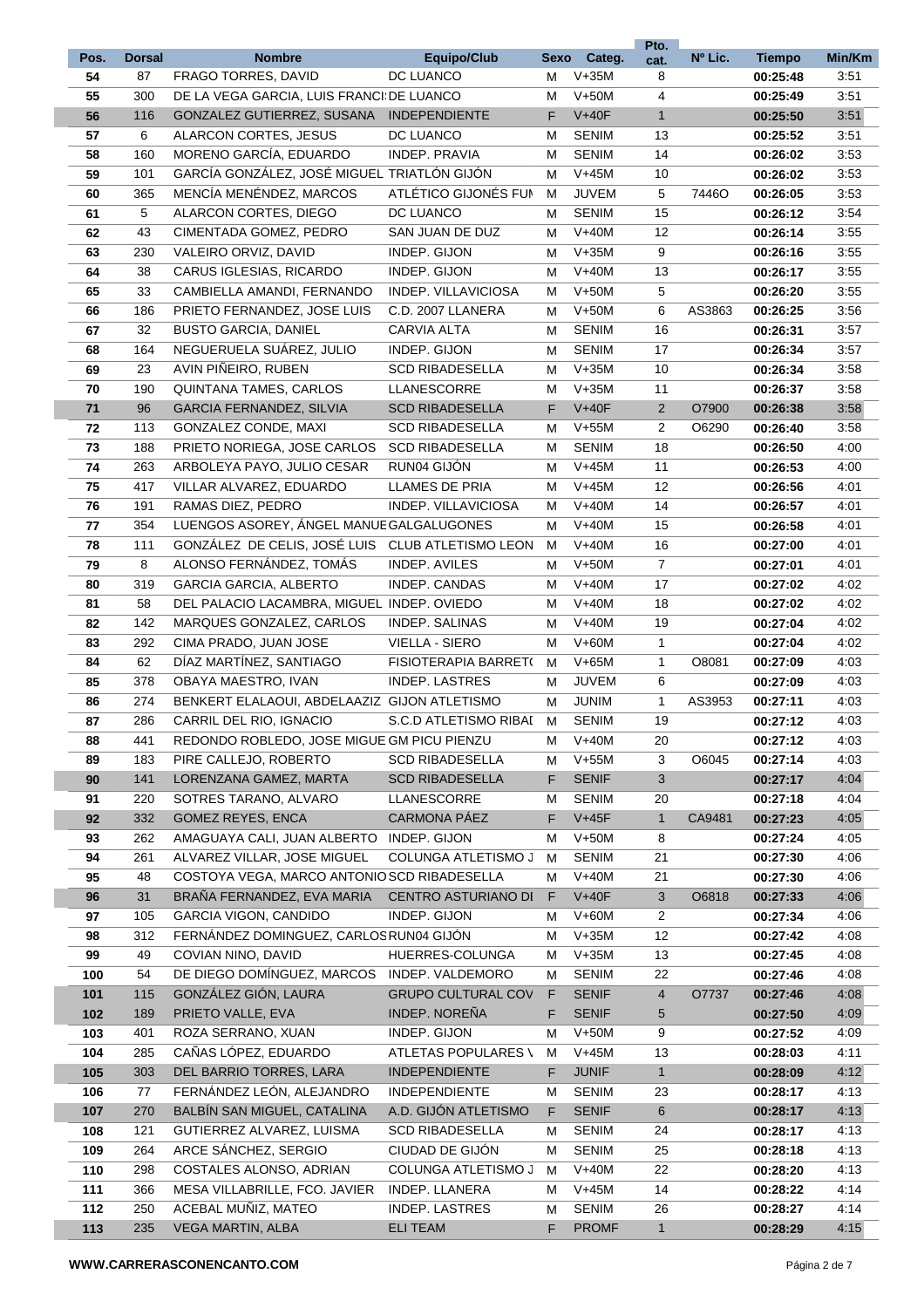|      |               |                                                    |                             |             |              | Pto.           |                    |               |        |
|------|---------------|----------------------------------------------------|-----------------------------|-------------|--------------|----------------|--------------------|---------------|--------|
| Pos. | <b>Dorsal</b> | <b>Nombre</b>                                      | <b>Equipo/Club</b>          | <b>Sexo</b> | Categ.       | cat.           | Nº Lic.            | <b>Tiempo</b> | Min/Km |
| 114  | 418           | VILLAR GUTIERREZ, EDUARDO                          | <b>INDEP. NOREÑA</b>        | М           | $V+35M$      | 14             |                    | 00:28:33      | 4:15   |
| 115  | 394           | RENDUELES GARCIA, PABLO                            | INDEP. GIJON                | M           | $V+35M$      | 15             |                    | 00:28:37      | 4:16   |
| 116  | 153           | MIER MIER, DAVID                                   | <b>SCD RIBADESELLA</b>      | М           | <b>SENIM</b> | 27             |                    | 00:28:37      | 4:16   |
| 117  | 225           | TOYOS CAYADO, JOSE ANGEL                           | COLUNGA ATLETISMO J         | м           | $V+40M$      | 23             |                    | 00:28:41      | 4:16   |
| 118  | 252           | ALMEIDA MULLO, CARLOS VLADIMI PYNOSPERDIDOS        |                             | М           | $V+35M$      | 16             |                    | 00:28:43      | 4:17   |
| 119  | 169           | ORTIZ LOPEZ, JAVIER                                | <b>SCD RIBADESELLA</b>      | м           | $V+40M$      | 24             |                    | 00:28:46      | 4:17   |
| 120  | 403           | SAIZ ALVAREZ, NURIA                                | <b>CLUB ATLETICO SELAY,</b> | F.          | $V+40F$      | $\overline{4}$ | S10784             | 00:28:46      | 4:17   |
| 121  | 209           | SANCHEZ GUIJO, ANDRES                              | LLANESCORRE                 | М           | $V+45M$      | 15             |                    | 00:28:48      | 4:17   |
| 122  | 267           | ARGÜELLES ROBLEDO, MIGUEL AN CLUB ATLETISMO LA AL  |                             | м           | $V+45M$      | 16             |                    | 00:28:48      | 4:18   |
| 123  | 125           | HUERGA MARTINEZ, ALVARO                            | INDEP. OVIEDO               | м           | <b>SENIM</b> | 28             |                    | 00:28:49      | 4:18   |
| 124  | 393           | REDONDO OVIES, ISRAEL                              | RUN04 GIJÓN                 | м           | $V+40M$      | 25             |                    | 00:28:52      | 4:18   |
| 125  | 210           | SANCHEZ PEON, ANGEL                                | <b>SCD RIBADESELLA</b>      | М           | $V+60M$      | 3              | O7398              | 00:28:52      | 4:18   |
| 126  | 283           | CANDO ROJAS, GONZALO RICARD(INDEP. VILLAVICIOSA    |                             | M           | SENIM        | 29             |                    | 00:28:52      | 4:18   |
| 127  | 251           | ALENUS, LUDO                                       | RUN04 GIJÓN                 | м           | $V+65M$      | 2              |                    | 00:28:53      | 4:18   |
| 128  | 350           | LÓPEZ RODRÍGUEZ, ANDRÉS                            | INDEP. OVIEDO               | M           | <b>SENIM</b> | 30             |                    | 00:28:58      | 4:19   |
| 129  | 284           | CANO ROCES, FRANCISCO                              | INDEP. LANGREO              | M           | <b>SENIM</b> | 31             |                    | 00:29:01      | 4:19   |
| 130  | 165           | NORIEGA VIGIL, ALBERTO                             | INDEP. COLUNGA              | Μ           | $V+35M$      | 17             |                    | 00:29:04      | 4:20   |
| 131  | 195           | RODRIGO GONZÁLEZ, PABLO                            | INDEP. OVIEDO               | Μ           | $V+35M$      | 18             |                    | 00:29:05      | 4:20   |
| 132  | 335           | GONZÁLEZ AZCARRATE, GONZALC RUN04 GIJÓN            |                             | Μ           | $V+45M$      | 17             |                    | 00:29:07      | 4:20   |
| 133  | 288           | CASTRO VICTORERO, FERNANDO LLANESCORRE             |                             | M           | <b>SENIM</b> | 32             |                    | 00:29:08      | 4:20   |
| 134  | 196           | RODRÍGUEZ FERNANDEZ, RUBEN MANZANEDA(GOZON)        |                             | м           | $V+35M$      | 19             |                    | 00:29:10      | 4:21   |
| 135  | 162           | MORI TRIVIN, DANIEL                                | INDEP. COLUNGA              | м           | <b>SENIM</b> | 33             |                    | 00:29:10      | 4:21   |
| 136  | 408           | SOLÉ DEL VALLE, JUAN                               | ATLETISMO VILLAVICIO        | м           | $V+50M$      | 10             |                    | 00:29:13      | 4:21   |
|      | 405           | SANTIDRIAN NAVARRO, JOSÉ RICA CARCOBA-RIBAMONTAI   |                             | M           | $V+55M$      | 4              | ST383              |               | 4:23   |
| 137  |               |                                                    |                             |             |              |                |                    | 00:29:23      |        |
| 138  | 368           | MIYAR FERNANDEZ, IRENE                             | <b>INDEP. VILLAVICIOSA</b>  | F           | <b>SENIF</b> | $\overline{7}$ |                    | 00:29:24      | 4:23   |
| 139  | 179           | PÉREZ MARTÍNEZ, ALBERTO                            | <b>INDEP. ARROES</b>        | M           | <b>SENIM</b> | 34             |                    | 00:29:25      | 4:23   |
| 140  | 295           | CORDON SANTAMARIA, JOSE LUIS INDEP. GIJON          |                             | м           | $V+60M$      | 4              |                    | 00:29:28      | 4:23   |
| 141  | 269           | BALBIN DELGADO, ROBERTO                            | INDEP. OVIEDO               | м           | $V+35M$      | 20             |                    | 00:29:28      | 4:23   |
| 142  | 24            | AZCÁRATE, TERESA                                   | INDEP. COLLOTO              | F           | $V+40F$      | 5              |                    | 00:29:31      | 4:24   |
| 143  | 22            | ARTIMEZ MORANTE, IVAN                              | INDEP. COLLOTO              | м           | $V+40M$      | 26             |                    | 00:29:31      | 4:24   |
| 144  | 138           | LOMBARDERO BADA, PABLO                             | INDEP. GIJON                | м           | $V+35M$      | 21             |                    | 00:29:33      | 4:24   |
| 145  | 443           | CORRAL CORRAL, JOSE LUIS                           | RUN <sub>O4</sub>           | м           | $V+50M$      | 11             |                    | 00:29:33      | 4:24   |
| 146  | 389           | PIQUERO ALVAREZ, FRANCISCO J/RUN04 GIJON           |                             | М           | $V+45M$      | 18             |                    | 00:29:37      | 4:25   |
| 147  | 205           | SALAMANCA FERNÁNDEZ, PABLO SAN JUAN DE DUZ         |                             | М           | $V+35M$      | 22             |                    | 00:29:38      | 4:25   |
| 148  | 174           | PEÑA JIMÉNEZ, PABLO IGNACIO                        | INDEP. SORIA                | М           | $V+55M$      | 5              |                    | 00:29:44      | 4:26   |
| 149  | 379           | ORDIERES ORTIZ, DANIEL                             | SAMPAR BOX                  | Μ           | $V+40M$      | 27             |                    | 00:29:44      | 4:26   |
| 150  | 268           | ARIAS MIRANDA, PEDRO                               | RUN04 GIJÓN                 | М           | $V+45M$      | 19             |                    | 00:29:46      | 4:26   |
| 151  | 161           | MORENO GARCÍA, VÍCTOR                              | <b>ATLETISMO CORVERA</b>    | м           | <b>SENIM</b> | 35             | AS3705             | 00:29:47      | 4:26   |
| 152  | 51            | CUE BERRIO, JUAN MANUEL                            | LLANESCORRE                 | м           | $V+40M$      | 28             |                    | 00:29:48      | 4:26   |
| 153  | 110           | GONZÁLEZ, SAUL                                     | INDEP. OVIEDO               | M           | <b>SENIM</b> | 36             |                    | 00:29:57      | 4:28   |
| 154  | 341           | GUTIERREZ TAMPESTE, MARÍA JES RUN04 GIJÓN          |                             | F.          | $V+50F$      | $\mathbf{1}$   |                    | 00:29:58      | 4:28   |
| 155  | 364           | MEANA FERNÁNDEZ, MIGUEL                            | RUN04 GIJÓN                 | M           | $V+60M$      | 5              |                    | 00:29:58      | 4:28   |
| 156  | 294           | CONEJO FERNANDEZ, FRANCISCO CANGAS DE ONIS ATLET   |                             | м           | $V+45M$      | 20             |                    | 00:30:00      | 4:28   |
| 157  | 35            | CAMPORRO DEL CORRO, JUAN CA CAREVA TEAM            |                             | М           | $V+45M$      | 21             |                    | 00:30:06      | 4:29   |
| 158  | 104           | GARCÍA SUAREZ, AVELINO                             | INDEP. AVILES               | М           | $V+60M$      | 6              |                    | 00:30:15      | 4:30   |
| 159  | 334           | GONZALEZ ALVAREZ, MARCO A.                         | <b>INDEP. LASTRES</b>       | м           | $V+40M$      | 29             |                    | 00:30:17      | 4:31   |
| 160  | 290           | CHAO MARTINEZ, JOSE                                | INDEP. VILLAVICIOSA         | м           | $V+35M$      | 23             |                    | 00:30:18      | 4:31   |
| 161  | 254           | ALONSO NAREDO, IVAN                                | INDEP. CABRANES             | м           | SENIM        | 37             |                    | 00:30:18      | 4:31   |
| 162  | 383           | PARDO HERRERO, BORJA                               | INDEP. CABRANES             | M           | <b>PROMM</b> | 4              |                    | 00:30:18      | 4:31   |
| 163  | 197           | RODRIGUEZ GONZALEZ, JOSE ANTINDEP. GIJON           |                             | M           | $V+45M$      | 22             |                    | 00:30:20      | 4:31   |
| 164  | 423           | PEREZ GUTIERREZ, ANDRES                            | C.A. LLAMAELLO              | M           | <b>JUNIM</b> | 2              |                    | 00:30:22      | 4:32   |
| 165  | 422           | VILLAR TOMAS, JOSE ANTONIO                         | <b>LLAMAELLO</b>            |             | $V+50M$      | 12             | 108311             | 00:30:22      | 4:32   |
|      | 384           | PASTOR LOBO, BENITO                                | RUN04 GIJON                 | M           | $V+55M$      | 6              |                    | 00:30:22      | 4:32   |
| 166  |               |                                                    |                             | M           |              |                |                    |               |        |
| 167  | 134           | LAGO LAMAS, FERNANDO                               | INDEP. OVIEDO               | Μ           | $V+40M$      | 30             |                    | 00:30:24      | 4:32   |
| 168  | 56            | DE HEREDIA DÍAZ DEL RIGUERO, NINDEP. OVIEDO        |                             | F           | $V+55F$      | 1              |                    | 00:30:28      | 4:32   |
| 169  | 149           | MENÉNDEZ DE LUARCA, PABLO                          | OCLE                        | M           | $V+65M$      | 3              | O <sub>5</sub> 030 | 00:30:29      | 4:33   |
| 170  | 109           | GÓMEZ ÁLVAREZ, PABLO                               | LLANESCORRE                 | м           | <b>SENIM</b> | 38             |                    | 00:30:33      | 4:33   |
| 171  | 241           | VILLENA GARCÍA, ÓSCAR                              | LATERAL. CROSSTRAIN         | М           | $V+35M$      | 24             |                    | 00:30:35      | 4:34   |
| 172  | 238           | VIEGO DE LA ROZ, JORGE ALBERT CANGAS DE ONIS ATLET |                             | м           | $V+45M$      | 23             |                    | 00:30:36      | 4:34   |
| 173  | 151           | MENÉNDEZ PEÑA, LARA                                | INDEP. OVIEDO               | F.          | <b>SENIF</b> | 8              |                    | 00:30:39      | 4:34   |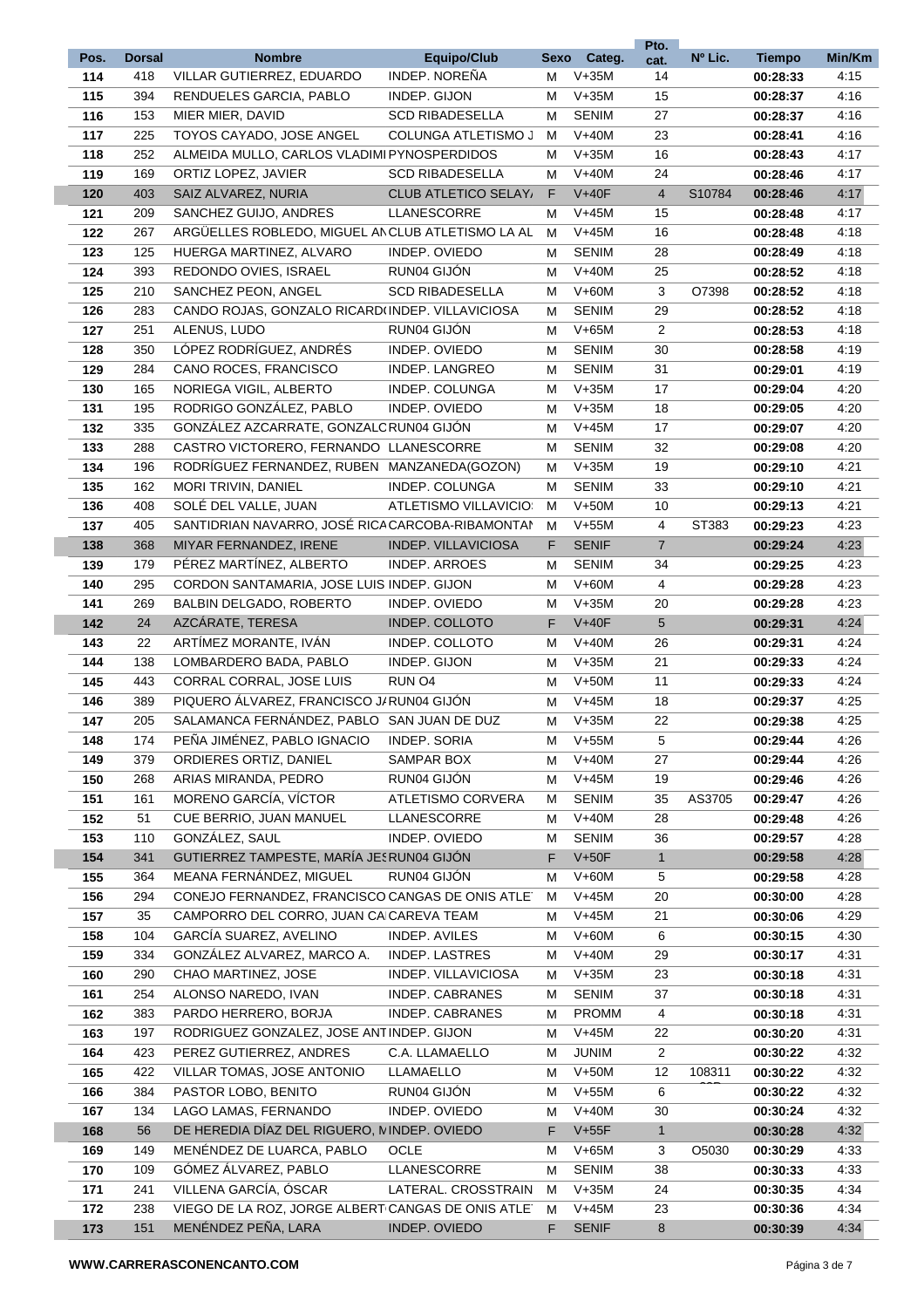|      |               |                                                 |                            |      |              | Pto.                      |         |               |        |
|------|---------------|-------------------------------------------------|----------------------------|------|--------------|---------------------------|---------|---------------|--------|
| Pos. | <b>Dorsal</b> | <b>Nombre</b>                                   | <b>Equipo/Club</b>         | Sexo | Categ.       | cat.                      | Nº Lic. | <b>Tiempo</b> | Min/Km |
| 174  | 236           | <b>VEGA PAREDES, ISRAEL</b>                     | INDEP. OVIEDO              | M    | <b>SENIM</b> | 39                        |         | 00:30:40      | 4:34   |
| 175  | 175           | PEÑA UZ, DIEGO                                  | INDEP. OVIEDO              | M    | $V+35M$      | 25                        |         | 00:30:40      | 4:34   |
| 176  | 216           | SANTOS, CARLOS                                  | <b>BEER RUNNERS</b>        | Μ    | $V+40M$      | 31                        |         | 00:30:44      | 4:35   |
| 177  | 178           | PEREZ GARRIDO, JOSE VICENTE                     | <b>BTT PELAYO</b>          | м    | $V+45M$      | 24                        |         | 00:30:44      | 4:35   |
| 178  | 124           | HERVAS GARRACHON, JUAN PABLITRIATLON PISUERGA - |                            | м    | $V+50M$      | 13                        |         | 00:30:44      | 4:35   |
| 179  | 371           | <b>MORIYON RAIGOSO, ADRIAN</b>                  | AGÜELLE - MIRAVALLES       | м    | <b>SENIM</b> | 40                        |         | 00:31:01      | 4:37   |
| 180  | 94            | GARCÍA CONDE, PAULA                             | CD. HORIZONTE GIJÓN        | F.   | $V+35F$      | 2                         |         | 00:31:03      | 4:38   |
| 181  | 426           | <b>GARCIA PONTIGO, DAVID</b>                    | C.A. HORIZONTE GIJON       | М    | <b>SENIM</b> | 41                        |         | 00:31:03      | 4:38   |
| 182  | 421           | VILLAR RODRÍGUEZ, MARCOS                        | TRIATLÓN GIJÓN             | м    | $V+50M$      | 14                        |         | 00:31:13      | 4:39   |
| 183  | 257           | ALVAREZ FREILE, MANUEL                          | INDEP. GOBIENDES           | М    | <b>JUNIM</b> | 3                         |         | 00:31:15      | 4:39   |
| 184  | 223           | TOBÍO FERNÁNDEZ, JONATAN                        | INDEP. GIJON               | M    | $V+40M$      | 32                        |         | 00:31:16      | 4:40   |
| 185  | 13            | ALVAREZ ARIAS, JESUS                            | C.D.RELIEVE                | M    | $V+55M$      | $\overline{7}$            |         | 00:31:23      | 4:41   |
| 186  | 3             | ABRIL CORTINA, ALFONSO                          | <b>NATAHOYO</b>            | M    | <b>SENIM</b> | 42                        |         | 00:31:26      | 4:41   |
| 187  | 81            | FERNÁNDEZ VÁZQUEZ, DANIEL                       | <b>INDEP. AVILES</b>       | Μ    | $V+55M$      | 8                         |         | 00:31:28      | 4:41   |
| 188  | 211           | SÁNCHEZ SIMON, ERASMO SIMON INDEP. GIJON        |                            | Μ    | $V+40M$      | 33                        |         | 00:31:34      | 4:42   |
| 189  | 434           | FERNANDEZ GARCIA, SAMUEL                        | INDEP. COLUNGA             | Μ    | <b>SENIM</b> | 43                        |         |               | 4:42   |
| 190  | 128           | <b>IGLESIAS LOPEZ, MAR</b>                      | <b>TRIATLON GIJON</b>      | F    | $V+50F$      | $\overline{2}$            |         | 00:31:36      | 4:43   |
|      |               |                                                 |                            |      |              |                           |         | 00:31:36      |        |
| 191  | 78            | FERNÁNDEZ LÓPEZ, CARLOS DAVI CORVERA            |                            | M    | $V+45M$      | 25                        | O9624   | 00:31:37      | 4:43   |
| 192  | 266           | ARECHAGA BRAÑA, ARANTXA                         | <b>INDEPENDIENTE</b>       | F    | $V+45F$      | $\overline{2}$            |         | 00:31:42      | 4:43   |
| 193  | 273           | <b>BENITO IGLESIAS, LUIS</b>                    | <b>CICLOS FRAN</b>         | М    | $V+65M$      | 4                         |         | 00:31:43      | 4:44   |
| 194  | 171           | PAREDES GONZALEZ, JOSE ALBERMULTIDEPORTES OVIEI |                            | M    | $V+50M$      | 15                        |         | 00:31:48      | 4:44   |
| 195  | 158           | MORAN VALDES, ADRIAN                            | <b>INDEP. COLUNGA</b>      | M    | SENIM        | 44                        |         | 00:31:48      | 4:44   |
| 196  | 436           | GOMEZ ILLAN, RAFAEL                             | INDEP. RIBADESELLA         | M    | $V+35M$      | 26                        |         | 00:31:51      | 4:45   |
| 197  | 224           | TOYOS BADA, CARLOS                              | <b>BRISTOL</b>             | M    | $V+35M$      | 27                        |         | 00:31:52      | 4:45   |
| 198  | 182           | PIÑERA ROZA, ANA                                | <b>INDEP. ASTURIAS</b>     | F    | $V+40F$      | $6\phantom{1}$            |         | 00:31:52      | 4:45   |
| 199  | 108           | GIL MUÑIZ, JAVIER                               | ATLETAS POPULARES \        | М    | $V+55M$      | 9                         |         | 00:31:54      | 4:45   |
| 200  | 331           | GARRIDO GONZALEZ, MARIA                         | <b>COLUNGA ATLETISMO J</b> | F    | <b>SENIF</b> | 9                         |         | 00:31:55      | 4:45   |
| 201  | 302           | DEL BARRIO BEATO, JAVIER                        | ATLETAS POPULARES \        | M    | $V+50M$      | 16                        |         | 00:31:55      | 4:45   |
| 202  | 232           | VALLADARES ALONSO, GUILLERM(COLUNGA ATLETISMO J |                            | м    | $V+40M$      | 34                        |         | 00:31:55      | 4:45   |
| 203  | 373           | MUÑOZ, ALEJANDRO                                | RUN04 GIJÓN                | М    | <b>JUVEM</b> | $\overline{7}$            |         | 00:31:56      | 4:46   |
| 204  | 342           | <b>IGLESIAS CUEVA, VICTORIANO</b>               | INDEP. GIJON               | м    | $V+50M$      | 17                        |         | 00:31:56      | 4:46   |
| 205  | 375           | MUÑOZ MACIAS, ALEJANDRO                         | RUN04 GIJÓN                | м    | $V+50M$      | 18                        |         | 00:31:58      | 4:46   |
| 206  | 112           | GONZÁLEZ CANELLADA, TOMAS                       | INDEP. GIJON               | M    | $V+40M$      | 35                        |         | 00:32:07      | 4:47   |
| 207  | 255           | ÁLVAREZ, SARA                                   | RUN04 GIJÓN                | F    | <b>SENIF</b> | 10                        |         | 00:32:14      | 4:48   |
| 208  | 239           | VILLA GARCÍA, SANDRA                            | INDEP. GIJON               | F    | <b>SENIF</b> | 11                        |         | 00:32:15      | 4:48   |
| 209  | 240           | VILLAZON CASO, DIEGO                            | <b>INDEP. ASTURIAS</b>     | М    | $V+35M$      | 28                        |         | 00:32:17      | 4:49   |
| 210  | 221           | SUAREZ MARTÍNEZ, ROBERTO                        | INDEP. OVIEDO              | М    | $V+35M$      | 29                        |         | 00:32:23      | 4:50   |
| 211  | 219           | SMIDOWSKA, KAROLINA                             | INDEP. GIJON               | F    | $V+35F$      | $\ensuremath{\mathsf{3}}$ |         | 00:32:23      | 4:50   |
| 212  | 99            | <b>GARCIA GALLEGO, RAMON</b>                    | INDEP. SANTANDER           | М    | $V+60M$      | 7                         |         | 00:32:25      | 4:50   |
| 213  | 117           | GONZALEZ VELASCO, DAVID                         | INDEP. GIJON               | M    | $V+40M$      | 36                        |         | 00:32:25      | 4:50   |
| 214  | 280           | CAIZA FAUTA, GLADYS                             | INDEP. GIJON               | F    | $V+45F$      | 3                         |         | 00:32:26      | 4:50   |
| 215  | 228           | VALDES GOMEZ, SANTIAGO                          | INDEP. GIJON               | Μ    | $V+35M$      | 30                        |         | 00:32:29      | 4:50   |
| 216  | 253           | ALONSO ARISTAYETA, MIGUEL IVA CENTRO DON ORIONE |                            | Μ    | $V+40M$      | 37                        |         | 00:32:29      | 4:51   |
| 217  | 12            | ÁLVAREZ ÁLVAREZ, LAURA                          | <b>INDEP. MIERES</b>       | F    | <b>SENIF</b> | 12                        |         | 00:32:30      | 4:51   |
| 218  | 337           | GRELA LÓPEZ, LUISA                              | RUN04 GIJÓN                | F    | $V+40F$      | $\overline{7}$            |         | 00:32:33      | 4:51   |
| 219  | 385           | PAZ, JOSE                                       | INDEP. OVIEDO              | Μ    | $V+40M$      | 38                        |         | 00:32:34      | 4:51   |
| 220  | 173           | PELAYO MERINO, LUIS                             | INDEP. SANTANDER           | Μ    | $V+45M$      | 26                        |         | 00:32:38      | 4:52   |
| 221  | 203           | RUBIN ALONSO, EUGENIO                           | INDEP. SANTANDER           | Μ    | $V+60M$      | 8                         |         | 00:32:39      | 4:52   |
| 222  | 248           | FERNANDEZ GARCIA, JOSE                          | C.A. METROPOLITAN          |      | $V+55M$      | 10                        |         |               | 4:52   |
|      |               | RIVAS ABASCAL, ANTONIO                          |                            | M    |              |                           |         | 00:32:41      |        |
| 223  | 245           |                                                 | C.A. ESPAÑA CUETO          | Μ    | $V+65M$      | 5                         |         | 00:32:44      | 4:53   |
| 224  | 243           | YAÑEZ, CATALINA                                 | CDC RGCC. GIJÓN            | F    | $V+40F$      | 8                         |         | 00:32:48      | 4:53   |
| 225  | 226           | TRAPERO ALBA, ABEL                              | INDEP. AVILES              | Μ    | $V+40M$      | 39                        |         | 00:32:49      | 4:53   |
| 226  | 410           | SUAREZ MARTINEZ, JOSE                           | INDEP. OVIEDO              | Μ    | $V+45M$      | 27                        |         | 00:32:49      | 4:53   |
| 227  | 91            | GARCIA, MANUEL                                  | INDEP. OVIEDO              | M    | $V+45M$      | 28                        |         | 00:32:50      | 4:54   |
| 228  | 218           | SARIEGO ALONSO, IZASKUN                         | INDEP. LLANERA             | F    | <b>SENIF</b> | 13                        |         | 00:32:50      | 4:54   |
| 229  | 170           | PAÑEDA CORRAL, MANUEL                           | <b>SCD RIBADESELLA</b>     | Μ    | $V+45M$      | 29                        |         | 00:32:52      | 4:54   |
| 230  | 163           | MORILLA GONZÁLEZ, ANDRÉS                        | <b>GRUPO COVADONGA</b>     | M    | <b>SENIM</b> | 45                        | O5976   | 00:32:54      | 4:54   |
| 231  | 330           | GARRIDO ALCAIDE, SANDRA                         | <b>INDEP. MADRID</b>       | F    | $V+35F$      | $\overline{4}$            |         | 00:32:57      | 4:55   |
| 232  | 356           | MAESTRO PEREZ, NAZARET                          | INDEP. GIJON               | F    | $V+35F$      | 5                         |         | 00:33:00      | 4:55   |
| 233  | 355           | MAESTRO PEREZ, ANDRÉS                           | INDEP. GIJON               | М    | $V+35M$      | 31                        |         | 00:33:00      | 4:55   |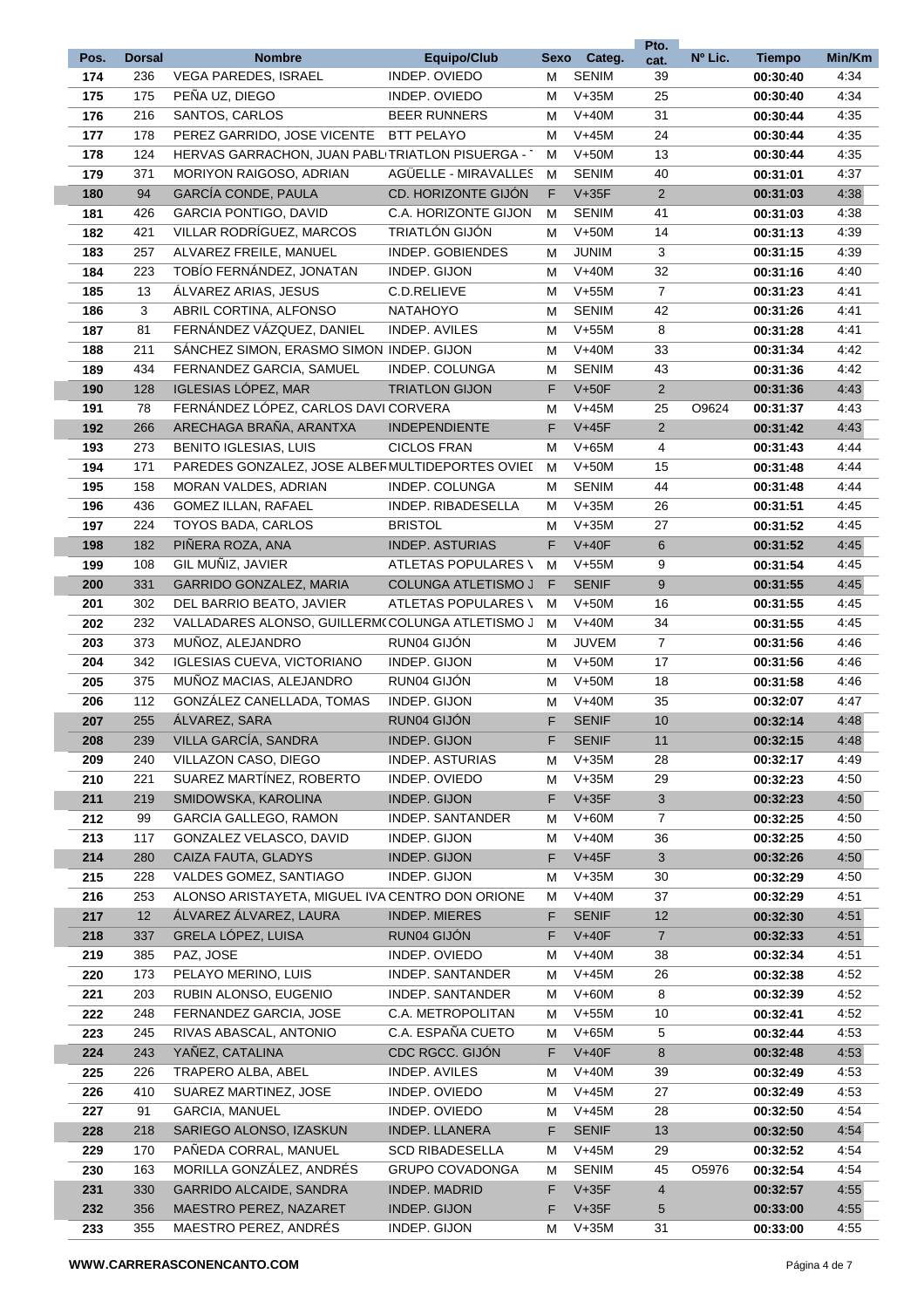|      |               |                                                 |                            |      |              | Pto.           |         |               |        |
|------|---------------|-------------------------------------------------|----------------------------|------|--------------|----------------|---------|---------------|--------|
| Pos. | <b>Dorsal</b> | <b>Nombre</b>                                   | <b>Equipo/Club</b>         | Sexo | Categ.       | cat.           | Nº Lic. | <b>Tiempo</b> | Min/Km |
| 234  | 430           | MENENDEZ BRAÑA, EVA                             | <b>C.A. LASTRES</b>        | F    | $V+50F$      | 3              |         | 00:33:06      | 4:56   |
| 235  | 217           | SANZ DE DIEGO, JUAN JOSE                        | INDEP. SANTANDER           | М    | $V+60M$      | 9              |         | 00:33:06      | 4:56   |
| 236  | 432           | PIS NOSTI, IVAN                                 | INDEP. COLUNGA             | М    | <b>SENIM</b> | 46             |         | 00:33:07      | 4:56   |
| 237  | 425           | DE LA VEGA MARTINEZ, EDUARDO INDEP. OVIEDO      |                            | М    | $V+40M$      | 40             |         | 00:33:07      | 4:56   |
| 238  | 168           | ORTEGA MIRANDA, DOMINICA                        | <b>INDEP. SORIA</b>        | F    | $V+50F$      | $\overline{4}$ |         | 00:33:17      | 4:58   |
| 239  | 444           | PINILLA DE LA HORRA, JULIO                      | RUN O <sub>4</sub>         | м    | $V+50M$      | 19             |         | 00:33:18      | 4:58   |
| 240  | 79            | FERNANDEZ MARTINEZ, JULIO                       | <b>PERLORA</b>             | M    | $V+65M$      | 6              |         | 00:33:20      | 4:58   |
| 241  | 114           | GONZÁLEZ CORUGEDO, FÁTIMA                       | <b>INDEP. AVILES</b>       | F    | $V+55F$      | $\overline{2}$ |         | 00:33:21      | 4:58   |
| 242  | 208           | SÁNCHEZ GONZÁLEZ, MARCIANO                      | <b>BAÑUGUES</b>            | M    | $V+60M$      | 10             |         | 00:33:24      | 4:59   |
| 243  | 4             | AGUILERA BATUN, JOSE MANUEL                     | <b>CASTRILLON</b>          | М    | $V+55M$      | 11             |         | 00:33:26      | 4:59   |
| 244  | 306           | DÍAZ BUSTO, JAVIER                              | RUN04 GIJÓN                | м    | $V+40M$      | 41             |         | 00:33:28      | 4:59   |
| 245  | 402           | SAEZ GARCÍA, IVAN                               | RUN04 GIJÓN                | м    | $V+35M$      | 32             |         | 00:33:31      | 5:00   |
| 246  | 388           | PICALLO PANDIELLA, MÓNICA                       | RUN04 GIJÓN                | F.   | $V+45F$      | $\overline{4}$ |         | 00:33:31      | 5:00   |
| 247  | 202           | ROZADA ALONSO, JOSÉ MANUEL                      | INDEP. OVIEDO              | М    | $V+55M$      | 12             |         | 00:33:32      | 5:00   |
| 248  | 25            | BARRANCO CASCANTE, ALEJANDRATLETAS POPULARES I  |                            | м    | $V+55M$      | 13             |         | 00:33:34      | 5:00   |
| 249  | 345           | LEÓN FERNÁNDEZ, GERMAN                          | RUN04 GIJÓN                |      | $V+40M$      | 42             |         |               | 5:00   |
|      |               |                                                 |                            | м    |              | 43             |         | 00:33:36      |        |
| 250  | 20            | ALVAREZ PEREZ, BENJAMIN                         | ESPORTATE-BIKILA           | м    | $V+40M$      |                |         | 00:33:40      | 5:01   |
| 251  | 420           | VILLAR MORODO, JOSÉ MIGUEL                      | LLANESCORRE                | м    | $V+45M$      | 30             |         | 00:33:42      | 5:01   |
| 252  | 347           | LOPEZ, JUAN                                     | <b>CLUB CORRERASTURIA</b>  | м    | $V+60M$      | 11             |         | 00:33:47      | 5:02   |
| 253  | 92            | GARCÍA CONDE, ADOLFO                            | <b>INDEP. AVILES</b>       | М    | $V+55M$      | 14             |         | 00:33:51      | 5:03   |
| 254  | 278           | <b>BUSTA SUÁREZ, IVANKA</b>                     | <b>INDEP. GIJON</b>        | F    | <b>SENIF</b> | 14             |         | 00:33:53      | 5:03   |
| 255  | 277           | <b>BUSTA CUARTAS, PELAYO</b>                    | <b>INDEP. GIJON</b>        | м    | $V+50M$      | 20             |         | 00:33:53      | 5:03   |
| 256  | 344           | KRESTCHMAR, BARBARA                             | RUN04 GIJÓN                | F    | $V+40F$      | 9              |         | 00:33:54      | 5:03   |
| 257  | 343           | IGLESIAS RODRÍGUEZ, ELENA                       | <b>RUN04 GIJON</b>         | F    | $V+40F$      | 10             |         | 00:33:55      | 5:03   |
| 258  | 314           | FERRERO FERNÁNDEZ, JESÚS JAVRUN04 GIJÓN         |                            | M    | $V+50M$      | 21             |         | 00:33:56      | 5:03   |
| 259  | 231           | VALENCIA NAVARRO, VICTOR                        | INDEP. GIJON               | м    | $V+35M$      | 33             |         | 00:34:00      | 5:04   |
| 260  | 351           | LÓPEZ-MONTOTO Y PÉREZ, LUIS                     | C.A.RUNNING ZARAGOZ        | м    | $V+55M$      | 15             |         | 00:34:11      | 5:06   |
| 261  | 242           | VIÑA GUTIERREZ, INES                            | A D XENTE CORRENDEI        | F    | $V+50F$      | 5              |         | 00:34:17      | 5:07   |
| 262  | 132           | KURZ FERRANDO, JUAN ANDRÉS                      | <b>LASTRES</b>             | М    | $V+35M$      | 34             |         | 00:34:19      | 5:07   |
| 263  | 440           | SOTELO RODRIGUEZ, ANA                           | RUN O <sub>4</sub>         | F    | $V+35F$      | 6              |         | 00:34:19      | 5:07   |
| 264  | 143           | MARTINEZ LESMES, UBALDINO                       | LA HUELLA                  | м    | $V+60M$      | 12             |         | 00:34:23      | 5:08   |
| 265  | 120           | <b>GRANDA RODRIGUEZ, EVA</b>                    | <b>COLUNGA ATLETISMO J</b> | F    | $V+50F$      | 6              |         | 00:34:24      | 5:08   |
| 266  | 88            | FRESNO ARIAS, CARLOS                            | INDEP. GIJON               | м    | $V+45M$      | 31             |         | 00:34:24      | 5:08   |
| 267  | 229           | VALDÉS GÓMEZ, MARÍA                             | CLUB DEL CORREDOR I        | F.   | $V+45F$      | 5              |         | 00:34:29      | 5:08   |
| 268  | 9             | ALONSO LOPEZ, ANA BELEN                         | INDEP. LUGONES             | F    | $V+40F$      | 11             |         | 00:34:32      | 5:09   |
| 269  | 66            | ESCOSURA GARCÍA, CARLOS                         | INDEP. NAVA                | м    | $V+55M$      | 16             |         | 00:34:35      | 5:09   |
| 270  | 157           | MORAN SASTRE, DANIEL                            | INDEP. GIJON               | м    | <b>SENIM</b> | 47             |         | 00:34:36      | 5:09   |
| 271  | 244           | ZAPICO FORCELLEDO, DAVID                        | <b>INDEP. MIERES</b>       | м    | <b>SENIM</b> | 48             |         | 00:34:39      | 5:10   |
| 272  | 85            | FIGAREDO MOUTAS, RAFA                           | INDEP. OVIEDO              | М    | $V+40M$      | 44             |         | 00:34:43      | 5:10   |
| 273  | 122           | GUTIÉRREZ FERNANDEZ, ESTEFANINDEP. AVILES       |                            | F.   | <b>SENIF</b> | 15             |         | 00:34:43      | 5:11   |
|      | 367           | MIÑARRO, OLIVIER                                | LLANESCORRE                |      | $V+40M$      | 45             |         |               | 5:12   |
| 274  |               |                                                 |                            | М    |              |                |         | 00:34:50      |        |
| 275  | 437           | VALLINA COLLADO, ALEJANDRO                      | INDEP. OVIEDO              | м    | $V+50M$      | 22             |         | 00:34:53      | 5:12   |
| 276  | 247           | ALCARAZ CLEMENTE, ANGEL                         | <b>ESBARDU</b>             | м    | $V+50M$      | 23             |         | 00:34:56      | 5:12   |
| 277  | 214           | SANTAMARINA MONTILA, SUSANA INDEP. OVIEDO       |                            | F.   | $V+45F$      | 6              |         | 00:34:59      | 5:13   |
| 278  | 127           | <b>IGLESIAS LAZARO, DORI</b>                    | <b>INDEP. ARRIONDAS</b>    | F    | $V+45F$      | $\overline{7}$ |         | 00:35:08      | 5:14   |
| 279  | 71            | FERNANDEZ BLANCO, Mª REYES                      | <b>SCD RIBADESELLA</b>     | F.   | $V+40F$      | 12             |         | 00:35:09      | 5:14   |
| 280  | 63            | DIAZ QUEIPO, JOSE LUIS                          | INDEP. ARRIONDAS           | м    | $V+50M$      | 24             |         | 00:35:09      | 5:14   |
| 281  | 93            | GARCÍA CONDE, CARMEN                            | INDEP. GIJON               | F    | $V+50F$      | $\overline{7}$ |         | 00:35:16      | 5:15   |
| 282  | 53            | DE DIEGO DOMÍNGUEZ, JAVIER                      | LA LUZ                     | м    | <b>PROMM</b> | 5              |         | 00:35:20      | 5:16   |
| 283  | 411           | <b>TORRES SERUENDO, GEMA</b>                    | <b>INDEPENDIENTE</b>       | F    | $V+50F$      | 8              |         | 00:35:24      | 5:17   |
| 284  | 204           | RUIZ PEREZ, MARTA                               | INDEP. COLUNGA             | F    | <b>SENIF</b> | 16             |         | 00:35:29      | 5:17   |
| 285  | 377           | NOVEL ÁLVAREZ, HUGO                             | RUN04 GIJÓN                | М    | SENIM        | 49             |         | 00:35:30      | 5:17   |
| 286  | 41            | CASTRO DEL CUETO, SILVIA                        | <b>DREAMFIT</b>            | F.   | $V+35F$      | $\overline{7}$ |         | 00:35:33      | 5:18   |
| 287  | 73            | FERNANDEZ FERNANDEZ, ALBERT LLANESCORRE         |                            | м    | $V+40M$      | 46             |         | 00:35:33      | 5:18   |
| 288  | 289           | CHALAN CABRERA, VIVIANA                         | <b>PYNOSPERDIDOS</b>       | F.   | <b>SENIF</b> | 17             |         | 00:35:39      | 5:19   |
| 289  | 26            | BASTOS ROJAS, MARIA DEL CARMISAN FERNANDO CARMO |                            | F    | <b>SENIF</b> | 18             |         | 00:35:49      | 5:20   |
| 290  | 246           | FERNANDEZ-PEÑA RODRIGUEZ, JERCTO ONTIER RUNNINC |                            | м    | V+50M        | 25             |         | 00:36:11      | 5:24   |
| 291  | 74            | FERNANDEZ FERNANDEZ, MANUEL LLANESCORRE         |                            | м    | $V+45M$      | 32             |         | 00:36:11      | 5:24   |
| 292  | 72            | FERNÁNDEZ CAÑÓN, PABLO                          | INDEP. GIJON               | м    | $V+35M$      | 35             |         | 00:36:17      | 5:25   |
| 293  | 17            | ALVAREZ GONZALEZ, MARÍA JOSÉ INDEP. GIJON       |                            | F.   | $V+40F$      | 13             |         | 00:36:17      | 5:25   |
|      |               |                                                 |                            |      |              |                |         |               |        |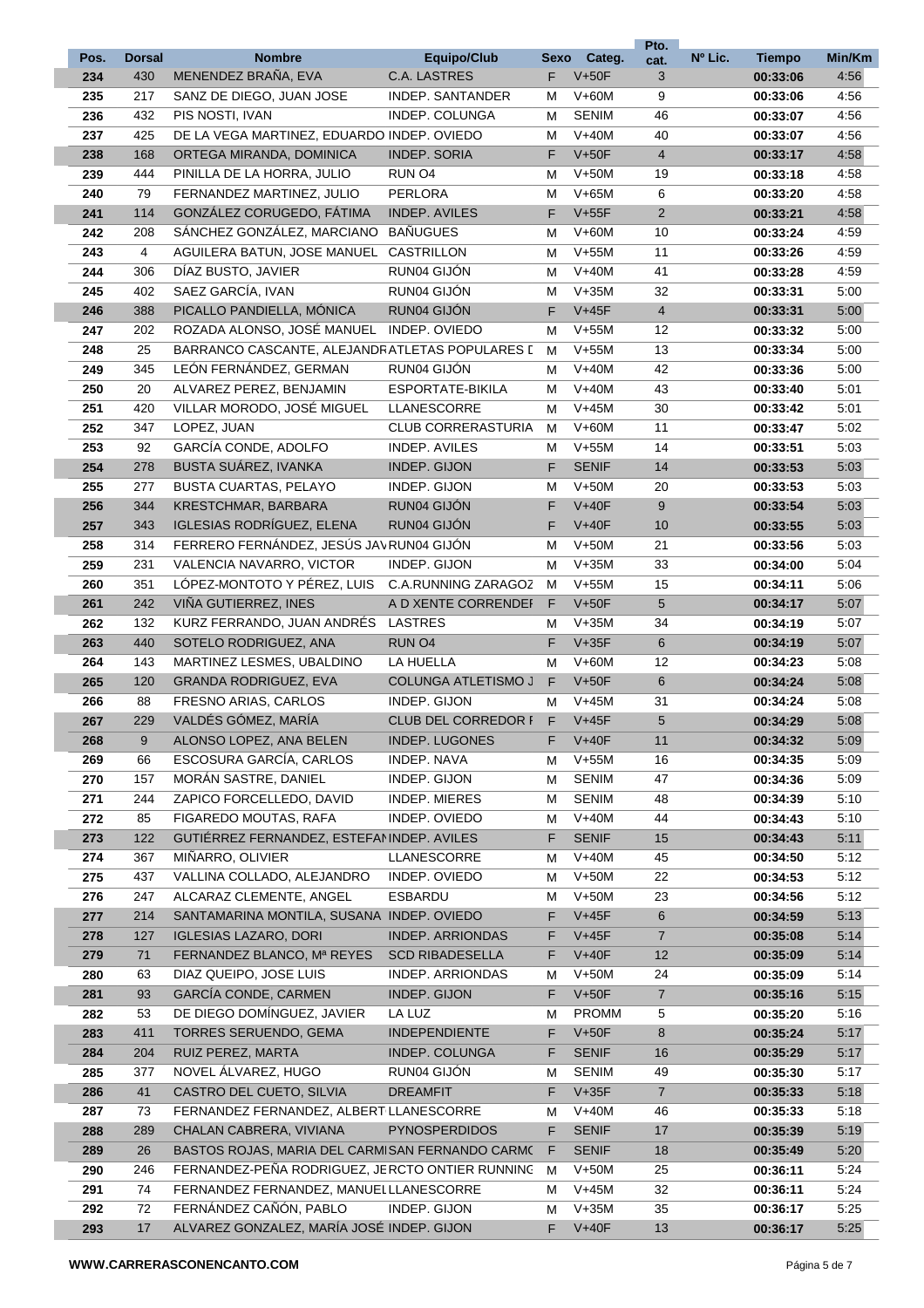|      |                |                                                  |                             |      |              | Pto.           |         |               |        |
|------|----------------|--------------------------------------------------|-----------------------------|------|--------------|----------------|---------|---------------|--------|
| Pos. | <b>Dorsal</b>  | <b>Nombre</b>                                    | <b>Equipo/Club</b>          | Sexo | Categ.       | cat.           | Nº Lic. | <b>Tiempo</b> | Min/Km |
| 294  | 213            | SANMARTIN CALDEVILLA, FERNANISCD RIBADESELLA     |                             | Μ    | $V+45M$      | 33             |         | 00:36:18      | 5:25   |
| 295  | 307            | DÍAZ CORREA, SULLY                               | RUN04 GIJÓN                 | F    | <b>SENIF</b> | 19             |         | 00:36:20      | 5:25   |
| 296  | 299            | <b>CUBIELLA CIPRIANO, LILIANA</b>                | <b>INDEP. VILLAVICIOSA</b>  | F    | $V+40F$      | 14             |         | 00:36:24      | 5:26   |
| 297  | 156            | MONTERO VILLAVERFE, BEATRIZ INDEP. COLUNGA       |                             | F.   | $V+35F$      | 8              |         | 00:36:25      | 5:26   |
| 298  | 89             | FRIAS SAIZ, MIGUEL ANGEL                         | <b>CORRIENDO DESDE ZEI</b>  | М    | $V+40M$      | 47             |         | 00:36:26      | 5:26   |
| 299  | $\overline{7}$ | ALONSO BADA, SANDRA                              | <b>INDEP. SANTANDER</b>     | F.   | $V+40F$      | 15             |         | 00:36:26      | 5:26   |
| 300  | 193            | REVILLA BAHILLO, ANGELES                         | LA FRESNEDA                 | F    | $V+55F$      | 3              |         | 00:36:30      | 5:26   |
| 301  | 374            | MUÑOZ GONZÁLEZ, ALBERTO                          | LA FRESNEDA-SIERO           | М    | $V+55M$      | 17             |         | 00:36:30      | 5:26   |
| 302  | 47             | COSTALES GONZÁLEZ, CRISTINA                      | <b>CAPITANES DEL RUNNII</b> | F    | $V+35F$      | 9              |         | 00:36:30      | 5:27   |
| 303  | 107            | GAVELA FERNÁNDEZ. JOSE MANUICAPITANES DEL RUNNII |                             | М    | $V+40M$      | 48             |         | 00:36:31      | 5:27   |
| 304  | 222            | SUÁREZ MERE, ENRIQUE                             | INDEP. VILLAVICIOSA         | М    | $V+35M$      | 36             |         | 00:36:31      | 5:27   |
| 305  | 180            | PEREZ MARTINO, MIGUEL ANGEL                      | <b>SCD RIBADESELLA</b>      | М    | $V+45M$      | 34             |         | 00:36:33      | 5:27   |
| 306  | 349            | LÓPEZ HERNÁNDEZ, JOSE                            | <b>BORN TORUN</b>           | М    | $V+45M$      | 35             |         | 00:36:33      | 5:27   |
| 307  | 136            | LLERA, SERGIO                                    | <b>GRUPO LLAMAELLO</b>      | М    | $V+65M$      | $\overline{7}$ |         | 00:36:36      | 5:27   |
| 308  | 154            | MIJARES, KIKE                                    | INDEP. VILLAVICIOSA         | М    | <b>SENIM</b> | 50             |         | 00:36:38      | 5:28   |
| 309  | 68             | FERNANDEZ, VICTOR                                | INDEP. VILLAVICIOSA         | М    | <b>SENIM</b> | 51             |         | 00:36:38      | 5:28   |
| 310  | 360            | MARTINEZ ALONSO, ANA MARIA                       | RUN04 GIJÓN                 | F    | $V+45F$      | 8              |         | 00:36:44      | 5:28   |
| 311  | 28             | <b>BENITO SANCHEZ, LUIS</b>                      | INDEP. OVIEDO               | М    | $V+50M$      | 26             |         | 00:36:53      | 5:30   |
| 312  | 201            | ROZA ORDOÑEZ. JESUS MANUEL                       | LLANESCORRE                 | Μ    | $V+45M$      | 36             |         | 00:36:59      | 5:31   |
| 313  | 172            | PEDRAYES BALBIN, ALMUDENA                        | <b>INDEP. VILLAVICIOSA</b>  | F    | $V+35F$      | 10             |         | 00:37:09      | 5:32   |
| 314  | 97             | <b>GARCIA FONSECA, GARY</b>                      | <b>INDEP. GIJON</b>         | F    | $V+40F$      | 16             |         | 00:37:09      | 5:32   |
| 315  | 98             | <b>GARCIA FONSECA, JESSICA</b>                   | <b>INDEP. GIJON</b>         | F    | $V+35F$      | 11             |         | 00:37:10      | 5:32   |
| 316  | 353            | LOZANO GONZÁLEZ, JOSÉ LUIS                       | RUN04 GIJÓN                 | М    | $V+60M$      | 13             |         | 00:37:10      | 5:32   |
| 317  | 50             | CRISTOBAL VALLE, NOELIA                          | <b>COLUNGA ATLETISMO J</b>  | F    | $V+40F$      | 17             |         | 00:37:13      | 5:33   |
| 318  | 146            | <b>MARTINEZ ROJO, BRENDA</b>                     | <b>CARAVIA</b>              | F    | <b>SENIF</b> | 20             |         | 00:37:17      | 5:34   |
| 319  | 52             | DE CASTRO, CLAUDIA                               | <b>COLUNGA ATLETISMO J</b>  | F    | <b>SENIF</b> | 21             |         | 00:37:18      | 5:34   |
| 320  | 317            | GARCIA ALVAREZ, OMAR                             | <b>CENTRO DON ORIONE</b>    | Μ    | $V+40M$      | 49             |         | 00:37:30      | 5:35   |
| 321  | 359            | <b>MARTIN COTARIELLA, ANTONIO</b>                | INDEP. COLUNGA              | М    | <b>SENIM</b> | 52             |         | 00:37:39      | 5:37   |
| 322  | 291            | CHURRUCA GABARAIN, USUA                          | RUN04 GIJÓN                 | F    | $V+45F$      | 9              |         | 00:37:40      | 5:37   |
| 323  | 233            | <b>VALLE LLERA, LUPE</b>                         | INDEP. COLUNGA              | F    | $V+55F$      | $\overline{4}$ |         | 00:37:49      | 5:38   |
| 324  | 324            | <b>GARCIA JUESAS, DANIEL</b>                     | INDEP. OVIEDO               | М    | $V+45M$      | 37             |         | 00:37:51      | 5:39   |
| 325  | 390            | PUGA CABRICANO, FRANCISCO JO INDEP. LANGREO      |                             | М    | $V+45M$      | 38             |         | 00:37:55      | 5:39   |
| 326  | 395            | RICONDO FERNÁNDEZ, MARÍA                         | RUN04 GIJÓN                 | F    | <b>SENIF</b> | 22             |         | 00:38:10      | 5:41   |
| 327  | 362            | MARTÍNEZ RUBIO, MARÍA BELEN                      | RUN04 GIJÓN                 | F    | $V+40F$      | 18             |         | 00:38:10      | 5:41   |
| 328  | 265            | AREA DIEGO, RAFAEL                               | ATLETICO OCLE CANDA         | M    | $V+65M$      | 8              | O4222   | 00:38:11      | 5:42   |
| 329  | 80             | FERNANDEZ RUIZ, LUISA                            | <b>COLUNGA ATLETISMO J</b>  | F    | $V+55F$      | 5              |         | 00:38:13      | 5:42   |
| 330  | 144            | MARTINEZ MARTINEZ, VENANCIO LA HUELLA            |                             | Μ    | $V+50M$      | 27             |         | 00:38:14      | 5:42   |
| 331  | 64             | EGÜEN FELQUERES, LUIS FERNAN COLUNGA ATLETISMO J |                             | M    | $V+60M$      | 14             |         | 00:38:14      | 5:42   |
| 332  | 234            | VAZQUEZ, JUAN                                    | INDEP. MADRID               | Μ    | $V+60M$      | 15             |         | 00:38:14      | 5:42   |
| 333  | 413            | VALLINA COLLADO, CONCEPCIÓN RUN04 GIJÓN          |                             | F    | $V+55F$      | 6              |         | 00:38:14      | 5:42   |
| 334  | 338            | GUEVEA GARCÍA, CARMEN                            | RUN04 GIJÓN                 | F    | $V+45F$      | 10             |         | 00:38:14      | 5:42   |
| 335  | 424            | <b>BUSTINDUY SANJUAN, JESUS</b>                  | <b>INDEP. VITORIA</b>       | M    | $V+55M$      | 18             |         | 00:38:16      | 5:42   |
| 336  | 129            | <b>IGLESIAS SARIEGO, TESY</b>                    | INDEP. VILLAVICIOSA         | F.   | $V+45F$      | 11             |         | 00:38:26      | 5:44   |
| 337  | 84             | FIGAREDO MORIS, CARMEN                           | INDEP. VILLAVICIOSA         | F    | $V+45F$      | 12             |         | 00:38:27      | 5:44   |
| 338  | 118            | GONZALEZ VICTORERO, RRUBEN                       | ATENEO RUNNING FIT \        | М    | $V+35M$      | 37             |         | 00:38:27      | 5:44   |
| 339  | 155            | MILLA TIENDA, CARLOS                             | ATENENO RUNNING FIT         | м    | $V+40M$      | 50             |         | 00:38:27      | 5:44   |
| 340  | 139            | LOPEZ FERNANDEZ, LUIS                            | LA FRESNEDA                 | Μ    | $V+40M$      | 51             |         | 00:38:28      | 5:44   |
| 341  | 90             | GARCIA, FCO. BORJA                               | INDEP. OVIEDO               | Μ    | $V+40M$      | 52             |         | 00:38:32      | 5:45   |
| 342  | 59             | DEL VALLE GRANDA, ENRIQUE                        | <b>LUCES</b>                | Μ    | <b>JUNIM</b> | 4              |         | 00:38:55      | 5:48   |
| 343  | 327            | GARCÍA ROZA, MONTSE                              | <b>COLUNGA ATLETISMO J</b>  | F.   | $V+35F$      | 12             |         | 00:39:14      | 5:51   |
| 344  | 428            | <b>GARCIA MORAN, MARCOS</b>                      | <b>BORN TO RUN</b>          | Μ    | $V+40M$      | 53             |         | 00:39:22      | 5:52   |
| 345  | 271            | BARROSO RODILLA, ISABEL                          | <b>INDEPENDIENTES</b>       | F.   | $V+50F$      | 9              |         | 00:39:36      | 5:54   |
| 346  | 309            | DÍAZ GONZÁLEZ, SILVIA                            | <b>INDEPENDIENTE</b>        | F    | $V+35F$      | 13             |         | 00:39:36      | 5:54   |
| 347  | 123            | HERNÁNDEZ MESA, SONIA                            | <b>INDEP. AVILES</b>        | F    | <b>SENIF</b> | 23             |         | 00:39:48      | 5:56   |
| 348  | 212            | SÁNCHEZ VICENTE, XUAN XOSÉ                       | INDEP. XIXÓN                | Μ    | $V+65M$      | 9              |         | 00:40:14      | 6:00   |
| 349  | 137            | LLERA FERNANDEZ, MERCE                           | INDEP. GIJON                | F.   | $V+40F$      | 19             |         | 00:40:33      | 6:03   |
| 350  | 442            | PINILLA SUAREZ, JAIME                            | RUN O <sub>4</sub>          | Μ    | <b>JUVEM</b> | 8              |         | 00:41:04      | 6:07   |
| 351  | 46             | CORTINA BLANCO, JOSE ANIBAL                      | INDEP. COLUNGA              | М    | $V+55M$      | 19             |         | 00:41:16      | 6:09   |
| 352  | 133            | LAFUENTE GÓMEZ, ISABEL                           | ATLETAS POPULARES I         | F    | $V+50F$      | 10             |         | 00:41:21      | 6:10   |
| 353  | 126            | <b>IGLESIAS DA SILVA, NURIA</b>                  | INDEP. RIBADESELLA          | F.   | $V+35F$      | 14             |         | 00:42:06      | 6:17   |